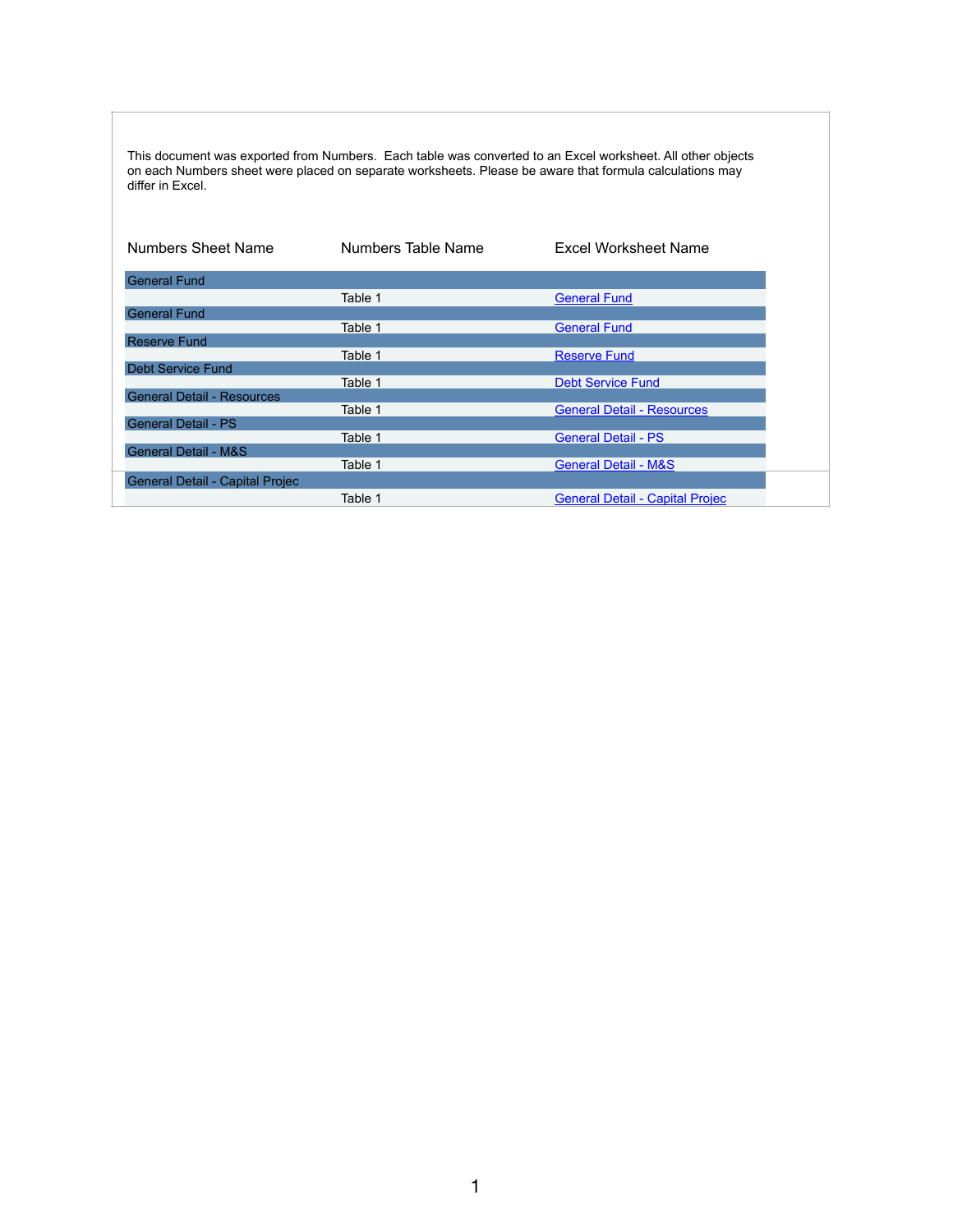<span id="page-1-0"></span>

|                         | <b>Sauvie Island Fire District</b>                              |                        |                                 |             |                          |                    |                                  |                         |                             |              |                             |          |                            |
|-------------------------|-----------------------------------------------------------------|------------------------|---------------------------------|-------------|--------------------------|--------------------|----------------------------------|-------------------------|-----------------------------|--------------|-----------------------------|----------|----------------------------|
|                         | 2020-2021 Budget Preparation Worksheets - General Fund          |                        |                                 |             |                          |                    |                                  |                         |                             |              |                             |          |                            |
|                         |                                                                 |                        |                                 |             |                          |                    |                                  |                         |                             |              |                             |          |                            |
|                         | <b>Expenditure Description</b>                                  | <b>Historical Data</b> |                                 |             |                          |                    |                                  | <b>Budget Next Year</b> |                             |              |                             |          |                            |
|                         |                                                                 |                        | <b>Actual</b><br><b>FY 2018</b> |             | <b>Budget</b><br>FY 2019 |                    | <b>Adopted</b><br><b>FY 2020</b> |                         | <b>Proposed</b><br>FY 20-21 |              | <b>Approved</b><br>FY 20-21 |          | <b>Adopted</b><br>FY 20-21 |
|                         |                                                                 |                        |                                 |             |                          |                    |                                  |                         |                             |              |                             |          |                            |
|                         | <b>Beginning Fund Balance</b>                                   | \$                     | 192,136                         | \$          | 187,915                  | \$                 | 257,507                          | \$                      | 208,417                     | \$           | 208,417                     | \$       | 208,417                    |
|                         |                                                                 |                        |                                 |             |                          |                    |                                  |                         |                             |              |                             |          |                            |
| <b>Resources</b>        | <b>Current Taxes</b>                                            | \$                     | 195,477                         | \$          | 198,772                  | \$                 | 215,300                          | \$                      | 213,133                     | \$           | 213,133                     | \$       | 213,133                    |
|                         | Interest                                                        | \$                     | 2,850                           | \$          | 5,000                    | \$                 | 4,000                            | \$                      | 4,000                       | \$           | 4,000                       | \$       | 4,000                      |
|                         | Donations/Refunds/Other Income                                  | \$                     | 6,664                           | \$          | ÷.                       | \$                 |                                  | \$                      |                             | \$           |                             |          |                            |
|                         | <b>Total Resouces</b>                                           | \$                     | 397,127                         | \$          | 391,687                  | \$                 | 476,807                          | \$                      | 425,550                     | \$           | 425,550                     | \$       | 425,550                    |
|                         |                                                                 |                        |                                 |             |                          |                    |                                  |                         |                             |              |                             |          |                            |
|                         | <b>Expenditures - Personnel Services</b>                        |                        |                                 |             |                          |                    |                                  |                         |                             |              |                             |          |                            |
|                         | Staffing Positions - Payroll, Stipends, etc.                    | \$                     | 68,018                          | \$          | 101,160                  | \$                 | 95,000                           | \$                      | 95,000                      | \$           | 95,000                      | \$       | 95,000                     |
|                         | <b>Worker's Comp</b>                                            | \$                     | 4,780                           | \$          | 4,780                    | \$                 | 4,000                            | \$                      | 3,500                       | \$           | 3,500                       | \$       | 3,500                      |
|                         | Payroll Expenses/Taxes                                          | \$                     | 17,950                          | \$          | 9,000                    | \$                 | 11,400                           | \$                      | 11,670                      | \$           | 11,670                      | \$       | 11,670                     |
|                         | <b>Total Personnel Services</b>                                 | \$                     | 90,748                          | \$          | 114,940                  | \$                 | 110,400                          | \$                      | 110,170                     | \$           | 110,170                     | \$       | 110,170                    |
|                         | <b>Expenditures - Materials &amp; Services</b>                  |                        |                                 |             |                          |                    |                                  |                         |                             |              |                             |          |                            |
|                         | Administrative                                                  | \$                     | 8,954                           | \$          | 10,500                   | \$                 | 12,500                           | \$                      | 13,950                      | \$           | 13,950                      | \$       | 13,950                     |
|                         | Apparatus and Equipment                                         | \$                     | 8,894                           | \$          | 23,000                   | \$                 | 23,000                           | \$                      | 22,000                      | \$           | 22,000                      | \$       | 22,000                     |
|                         | Communications                                                  | \$                     | 14,661                          | \$          | 16,700                   | \$                 | 16,705                           | \$                      | 14,335                      | \$           | 14,335                      | \$       | 14,335                     |
|                         | <b>EMS</b>                                                      | \$                     | 735                             | \$          | 4,085                    | \$                 | 3,785                            | \$                      | 1,450                       | \$           | 1,450                       | \$       | 1,450                      |
|                         | <b>Facilities</b>                                               | \$                     | 7,507                           | \$          | 10,230                   | \$                 | 10,500                           | \$                      | 10,447                      | \$           | 10,447                      | \$       | 10,447                     |
|                         | Fire Fighting Supplies (PPE, Misc, Tools)                       | \$                     | 4,716                           | \$          | 9,000                    | \$                 | 9,000                            | \$                      | 9,000                       | \$           | 9,000                       | \$       | 9,000                      |
|                         | Health/Wellness                                                 | \$                     | 968                             | \$          | 3,000                    | \$                 | 3,000                            | \$                      | 3,000                       | \$           | 3,000                       | \$       | 3,000                      |
|                         | Insurance                                                       | \$                     | 7,698                           | \$          | 14,000                   | \$                 | 9,000                            | \$                      | 11,500                      | \$           | 11,500                      | \$       | 11,500                     |
|                         | Recruitment                                                     | \$                     |                                 | \$          | 750                      | \$                 | 750                              | \$                      | 750                         | \$           | 750                         | \$       | 750                        |
|                         | Retention                                                       | \$                     | 8,561                           | \$          | 9,300                    | \$                 | 13,300                           | \$                      | 15,300                      | \$           | 15,300                      | \$       | 15,300                     |
|                         | <b>Supplies</b>                                                 | \$                     | 707                             | \$          | 1,000                    | \$                 | 1,000                            | \$                      | 1,000                       | \$           | 1,000                       | \$       | 1,000                      |
|                         | Training/Education                                              | \$                     | 3,387                           | \$          | 11,750                   | \$                 | 11,750                           | \$                      | 10,320                      | \$           | 10,320                      | \$       | 10,320                     |
|                         | <b>Travel Expenses</b>                                          | \$                     | 843                             | \$          | 1,600                    | \$                 | 1,500                            | \$                      | 1,500                       | \$           | 1,500                       | \$       | 1,500                      |
|                         | Uniforms/PPE Maintenance<br><b>Total Materials and Services</b> | \$                     | 1,701                           | \$          | 2,500                    | \$<br>$\mathbf{s}$ | 2,500<br>118,290                 | \$<br>\$                | 3,500                       | \$<br>\$     | 3,500                       | \$<br>\$ | 3,500                      |
|                         |                                                                 | \$                     | 69,331                          | \$          | 117,415                  |                    |                                  |                         | 118,052                     |              | 118,052                     |          | 118,052                    |
| <b>Capital Projects</b> |                                                                 |                        |                                 |             |                          |                    |                                  |                         |                             |              |                             |          |                            |
|                         | Administrative Equipment                                        | \$                     | 500                             | \$          | 750                      | \$                 | 1,200                            | \$                      | 2,400                       | \$           | 2,400                       | \$       | 2,400                      |
|                         | <b>Building Improvement</b>                                     | \$                     | $\overline{\phantom{a}}$        | \$          | 4,200                    | \$                 | 1,500                            | \$                      |                             | \$           |                             |          |                            |
|                         | Firefighting Equipment                                          | Ś                      |                                 | \$          | 2,000                    | Ś                  | 2,000                            | $\mathsf{\dot{S}}$      | 4,800                       | \$           | 4,800                       | \$       | 4,800                      |
|                         | New Equipment                                                   | \$                     | $\overline{\phantom{a}}$        | \$          | $\overline{\phantom{a}}$ |                    |                                  |                         |                             |              |                             |          |                            |
|                         | <b>Total Capital Outlay</b>                                     | \$                     | 500                             | \$          | 6,950                    | \$                 | 4,700                            | \$                      | 7,200                       | \$           | 7,200                       | \$       | 7,200                      |
|                         |                                                                 |                        |                                 |             |                          |                    |                                  |                         |                             |              |                             |          |                            |
| <b>Transfers</b>        | <b>Transfer to Debt Services</b>                                | \$                     |                                 | \$          |                          | \$                 |                                  |                         |                             | \$           |                             |          |                            |
|                         | Transfer to Reserve Fund                                        | \$                     | 35,000                          | \$          | 25,000                   | \$                 | 25,000                           | \$<br>\$                | 25,000                      | \$           | 25,000                      | \$       | 25,000                     |
|                         | <b>Total Transfers</b>                                          | \$                     | 35,000                          | \$          | 25,000                   | \$                 | 25,000                           | \$                      | 25,000                      | \$           | 25,000                      | \$       | 25,000                     |
|                         |                                                                 |                        |                                 |             |                          |                    |                                  |                         |                             |              |                             |          |                            |
|                         | <b>Total Expenditures</b>                                       | \$                     | 195,579                         | \$          | 264,305                  | \$                 | 258,390                          | \$                      | 260,422                     | \$           | 260,422                     | \$       | 260,422                    |
| <b>Contingency</b>      |                                                                 | \$                     | $\blacksquare$                  | \$          | 10,000                   | \$                 | 10,000                           | \$                      | 10,000                      | \$           | 10,000                      | \$       | 10,000                     |
|                         |                                                                 |                        |                                 |             |                          |                    |                                  |                         |                             |              |                             |          |                            |
|                         | <b>Ending Fund Balance</b>                                      | \$                     | 201,548                         | \$          | 117,382                  | \$                 | 208,417                          | \$                      | 155,128                     | \$           | 155,128                     | \$       | 155,128                    |
|                         | <b>Total Requirements</b>                                       | \$                     | 397,127                         | $$^{\circ}$ | 391,687                  | \$                 | 476,807                          | \$                      | 425,550                     | \$           | 425,550                     | \$       | 425,550                    |
|                         |                                                                 |                        |                                 |             |                          |                    |                                  |                         |                             |              |                             |          |                            |
| <b>Balance Check</b>    |                                                                 | $\mathsf{s}$           | $\Delta \sim 100$               | S           | $\omega$                 | $\mathbf{s}$       | ×.                               | \$                      | ×.                          | $\mathsf{I}$ | a.                          | l s      |                            |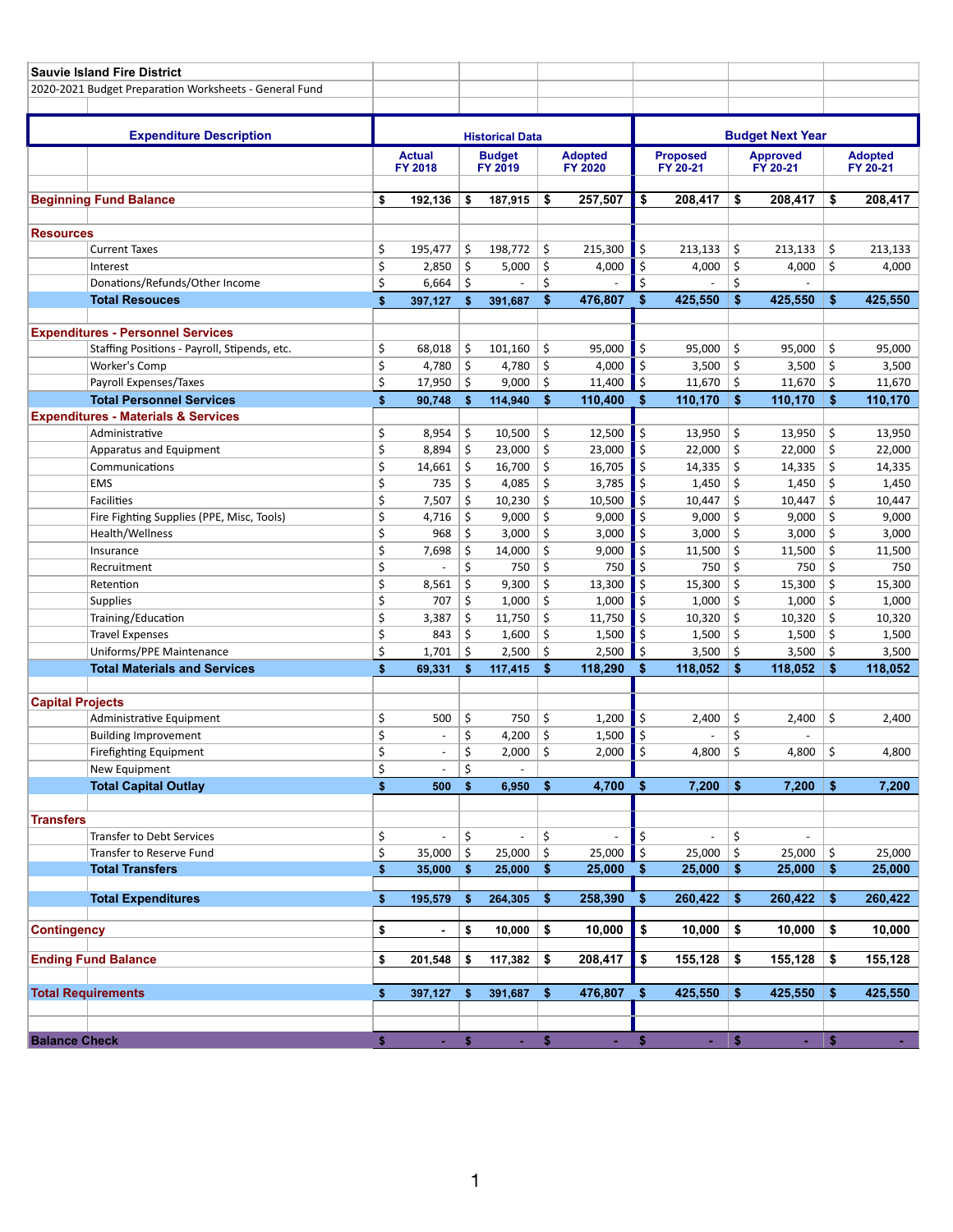<span id="page-2-0"></span>

|                      | <b>Sauvie Island Fire District</b>                        |                        |                                 |    |                                 |                                  |         |                             |         |                             |         |    |                            |  |
|----------------------|-----------------------------------------------------------|------------------------|---------------------------------|----|---------------------------------|----------------------------------|---------|-----------------------------|---------|-----------------------------|---------|----|----------------------------|--|
|                      | 2020-2021 Budget Preparation Worksheets - Reserve Account |                        |                                 |    |                                 |                                  |         |                             |         |                             |         |    |                            |  |
|                      | <b>Expenditure Description</b>                            | <b>Historical Data</b> |                                 |    |                                 |                                  |         | <b>Budget Next Year</b>     |         |                             |         |    |                            |  |
|                      |                                                           |                        | <b>Actual</b><br><b>FY 2018</b> |    | <b>Budget</b><br><b>FY 2019</b> | <b>Adopted</b><br><b>FY 2020</b> |         | <b>Proposed</b><br>FY 20-21 |         | <b>Approved</b><br>FY 20-21 |         |    | <b>Adopted</b><br>FY 20-21 |  |
|                      | <b>Reserve Funds Summary/Overview</b>                     |                        |                                 |    |                                 |                                  |         |                             |         |                             |         |    |                            |  |
| <b>Resources</b>     |                                                           |                        |                                 |    |                                 |                                  |         |                             |         |                             |         |    |                            |  |
|                      | <b>Beginning Operating Reserves</b>                       | \$                     | 124,000                         | \$ | 124,000                         | \$                               | 124,000 | \$                          | 124,000 | \$                          | 124,000 | \$ | 124,000                    |  |
|                      | <b>Beginning Capital Reserves</b>                         | \$                     | 135,820                         | \$ | 164,870                         | \$                               | 202,363 | \$                          | 208,417 | \$                          | 208,417 | \$ | 208,417                    |  |
|                      | Interest                                                  | \$                     | 6,012                           | \$ | 3,500                           | \$                               | 7,500   | \$                          | 7,500   | \$                          | 7,500   | Ś  | 7,500                      |  |
|                      | <b>Transfers from General Fund</b>                        | \$                     | 35,000                          | \$ | 25,000                          | Ś                                | 25,000  | Ś                           | 25,000  | Ś                           | 25,000  | Ś  | 25,000                     |  |
|                      | <b>Total Resources</b>                                    | \$                     | 300,832                         | Ś  | 317,370                         | Ś                                | 358,863 | Ś                           | 364,917 | Ś                           | 364,917 | Ś  | 364,917                    |  |
|                      |                                                           |                        |                                 |    |                                 |                                  |         |                             |         |                             |         |    |                            |  |
|                      | <b>Expenditures (Repairs &amp; Improvements)</b>          |                        |                                 |    |                                 |                                  |         |                             |         |                             |         |    |                            |  |
|                      | Facilities (Major)                                        | \$                     |                                 | \$ | 11.500                          | \$                               | 11,500  | \$                          | 11,500  | \$                          | 11,500  | Ś  | 11,500                     |  |
|                      | Apparatus/Equipment (Major)                               | \$                     | 2,019                           | \$ | 70,000                          | \$                               | 120,000 | Ś                           | 31,800  | Ś                           | 31,800  | Ś  | 31,800                     |  |
|                      | Equipment or Apparatus (Minor)                            | \$                     |                                 | \$ |                                 | \$                               |         |                             |         |                             |         |    |                            |  |
|                      | <b>Maintenance Fees</b>                                   | \$                     |                                 | \$ | 130                             |                                  |         |                             |         |                             |         |    |                            |  |
|                      | <b>Total Capital Outlay</b>                               | \$                     | 2,019                           | \$ | 81,630                          | \$                               | 131,500 | \$                          | 43,300  | \$                          | 43,300  | \$ | 43,300                     |  |
|                      | <b>Total Expenditures</b>                                 | \$                     | 2,019                           | \$ | 81,630                          | \$                               | 131,500 | Ś                           | 43,300  | Ś                           | 43,300  | Ś  | 43,300                     |  |
|                      |                                                           |                        |                                 |    |                                 |                                  |         |                             |         |                             |         |    |                            |  |
|                      | <b>Reserved for Future Expenditures</b>                   |                        |                                 |    |                                 |                                  |         |                             |         |                             |         |    |                            |  |
|                      | Operating                                                 | \$                     | 124,000                         | \$ | 124,000                         | \$                               | 124,000 | \$                          | 124,000 | \$                          | 124,000 | \$ | 124,000                    |  |
|                      | Capital                                                   | \$                     | 174,813                         | \$ | 111,740                         | \$                               | 103,363 | \$                          | 197,617 | \$                          | 197,617 | \$ | 197,617                    |  |
|                      | Total for Future Expenditures \$                          |                        | 298,813                         | \$ | 235,740                         | \$                               | 227,363 | \$                          | 321,617 | \$                          | 321,617 | \$ | 321,617                    |  |
|                      |                                                           |                        |                                 |    |                                 |                                  |         |                             |         |                             |         |    |                            |  |
|                      | <b>Total Requirements</b>                                 | \$.                    | 300,832                         | Ś. | 317,370                         | \$                               | 358,863 | Ś.                          | 364,917 | \$                          | 364,917 | \$ | 364,917                    |  |
| <b>Balance Check</b> |                                                           | \$                     |                                 | \$ |                                 | \$                               |         |                             |         | \$                          |         | \$ |                            |  |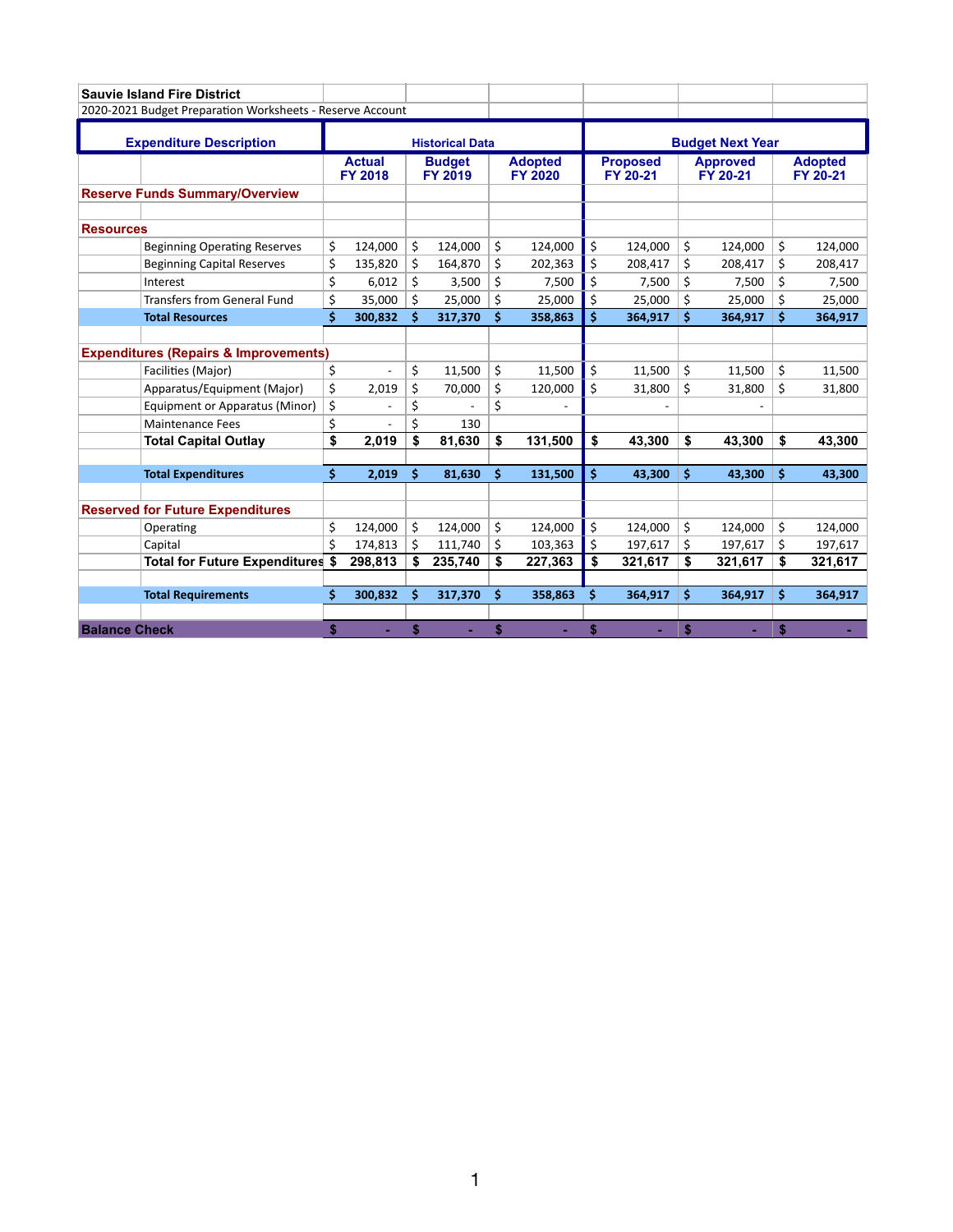<span id="page-3-0"></span>

|                             | <b>Sauvie Island Fire District</b>                |                                 |                          |    |                                 |                                  |                          |    |                             |                             |                          |    |                          |  |
|-----------------------------|---------------------------------------------------|---------------------------------|--------------------------|----|---------------------------------|----------------------------------|--------------------------|----|-----------------------------|-----------------------------|--------------------------|----|--------------------------|--|
|                             | 2020-2021 Budget Preparation Worksheets - GO Bond |                                 |                          |    |                                 |                                  |                          |    |                             |                             |                          |    |                          |  |
|                             | <b>Expenditure Description</b>                    | <b>Historical Data</b>          |                          |    |                                 |                                  |                          |    | <b>Budget Next Year</b>     |                             |                          |    |                          |  |
|                             | <b>Description</b>                                | <b>Actual</b><br><b>FY 2018</b> |                          |    | <b>Budget</b><br><b>FY 2019</b> | <b>Adopted</b><br><b>FY 2020</b> |                          |    | <b>Proposed</b><br>FY 20-21 | <b>Approved</b><br>FY 20-21 |                          |    | Adopted.<br>FY 20-21     |  |
|                             | <b>Bond Summary/Overview</b>                      |                                 |                          |    |                                 |                                  |                          |    |                             |                             |                          |    |                          |  |
|                             | <b>Beginning Fund Balance</b>                     | \$                              | ÷                        | \$ | ÷                               | \$                               | $\blacksquare$           | \$ | $\blacksquare$              | \$                          |                          | \$ |                          |  |
| <b>Resources</b>            |                                                   |                                 |                          |    |                                 |                                  |                          |    |                             |                             |                          |    |                          |  |
|                             | Tax Revenue - Current Year                        | \$                              | $\overline{a}$           | \$ | $\overline{\phantom{0}}$        | \$                               | $\overline{a}$           | \$ | $\overline{a}$              | \$                          | $\overline{\phantom{0}}$ | \$ | $\overline{\phantom{0}}$ |  |
|                             | Tax Revenue - Past Years                          | \$                              | $\blacksquare$           | \$ | $\overline{\phantom{a}}$        | \$                               | $\overline{\phantom{0}}$ | \$ | $\blacksquare$              | \$                          | $\blacksquare$           | \$ | $\overline{\phantom{0}}$ |  |
|                             | Interest                                          | \$                              | $\overline{\phantom{m}}$ | \$ | $\qquad \qquad \blacksquare$    | \$                               | $\overline{\phantom{a}}$ | \$ | $\frac{1}{2}$               | \$                          | $\overline{\phantom{a}}$ | \$ | $\overline{\phantom{a}}$ |  |
|                             | Other (transfers in from GF, etc.)                | \$                              |                          | \$ | $\overline{a}$                  | \$                               | $\overline{a}$           | \$ | $\overline{a}$              | \$                          | $\blacksquare$           | \$ |                          |  |
|                             | <b>Total GOBond Revenues</b>                      | \$                              |                          | \$ | ä,                              | \$                               | ٠                        | \$ | ä,                          | \$                          | ÷.                       | \$ | ÷.                       |  |
| <b>Liabilities/Payments</b> |                                                   |                                 |                          |    |                                 |                                  |                          |    |                             |                             |                          |    |                          |  |
|                             | Debt Payment - Principal                          | \$                              | $\overline{\phantom{a}}$ | \$ | $\overline{\phantom{a}}$        | \$                               | $\overline{\phantom{a}}$ | \$ | $\blacksquare$              | \$                          | $\overline{\phantom{a}}$ | \$ | $\overline{\phantom{a}}$ |  |
|                             | Debt Payment - Interest                           | \$                              |                          | \$ | $\overline{a}$                  | \$                               | $\overline{a}$           | \$ | $\overline{a}$              | \$                          |                          | \$ | $\overline{\phantom{0}}$ |  |
|                             | Other (transfers out to GF, etc.)                 | \$                              | $\overline{a}$           | \$ | $\overline{\phantom{m}}$        | \$                               | $\overline{\phantom{a}}$ | \$ | $\overline{a}$              | $\overline{\xi}$            | $\overline{\phantom{a}}$ | \$ | $\overline{\phantom{a}}$ |  |
|                             | <b>Total GOBond Liabilities</b>                   | \$                              | ÷                        | \$ | ä,                              | \$                               | ٠                        | \$ | ä,                          | \$                          | ۰                        | \$ |                          |  |
|                             |                                                   |                                 |                          |    |                                 |                                  |                          |    |                             |                             |                          |    |                          |  |
|                             | <b>Unappropriated Fund Balance</b>                | \$                              | $\overline{a}$           | \$ | $\overline{\phantom{a}}$        | \$                               | $\overline{\phantom{a}}$ | \$ | $\overline{\phantom{a}}$    | \$                          | $\overline{\phantom{a}}$ | \$ | $\overline{\phantom{a}}$ |  |
|                             | <b>Total Requirements</b>                         | \$                              | $\blacksquare$           | \$ | $\blacksquare$                  | \$                               | $\blacksquare$           | \$ | $\blacksquare$              | \$                          | $\blacksquare$           | \$ | $\blacksquare$           |  |
| <b>Balance Check</b>        |                                                   | Ŝ                               |                          | \$ |                                 | \$                               | ×.                       | \$ |                             | \$                          |                          | \$ |                          |  |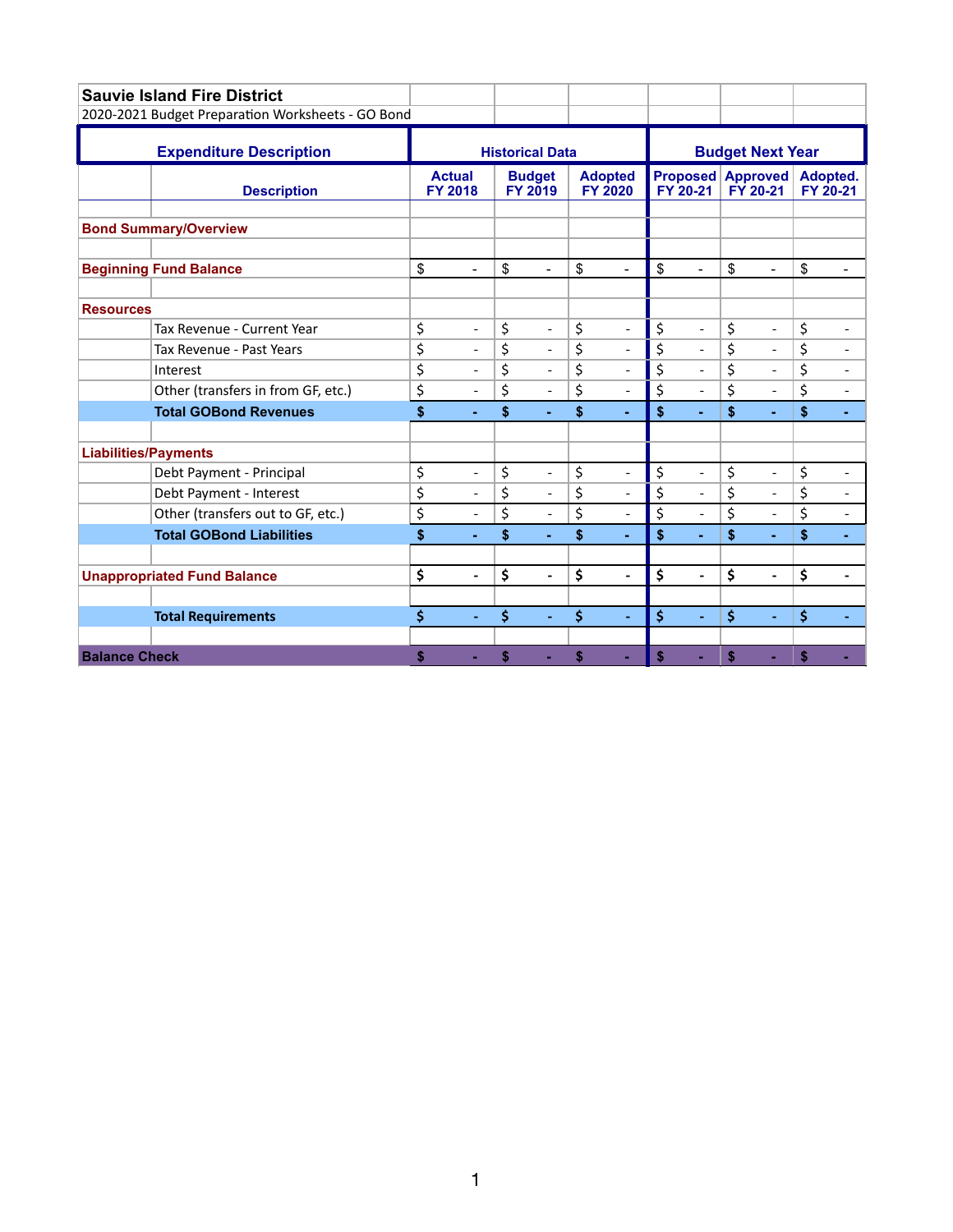<span id="page-4-0"></span>

|             | <b>Expenditure Description</b>                  |                                 |                          |                          | <b>Historical Data</b>   |                                  |                          |                                 |                          |                  | <b>Budget Next Year</b>              |    |                            |
|-------------|-------------------------------------------------|---------------------------------|--------------------------|--------------------------|--------------------------|----------------------------------|--------------------------|---------------------------------|--------------------------|------------------|--------------------------------------|----|----------------------------|
| <b>Acct</b> | <b>Description</b>                              | <b>Actual</b><br><b>FY 2018</b> |                          | <b>Budget</b><br>FY 2019 |                          | <b>Adopted</b><br><b>FY 2020</b> |                          |                                 | FY 20-21                 |                  | <b>Proposed Approved</b><br>FY 20-21 |    | <b>Adopted</b><br>FY 20-21 |
|             | <b>Resources - General Fund</b>                 |                                 |                          |                          |                          |                                  |                          |                                 |                          |                  |                                      |    |                            |
|             | <b>Beginning Fund Balance</b>                   | \$                              | 192,136                  | \$                       | 187,915                  | \$                               | 254,507                  |                                 | \$208,417                |                  | \$208,417                            |    | \$208,417                  |
|             | Tax Revenue - Permanent Rate                    | \$                              | 193,047                  | \$                       | 137,740                  | \$                               | 149,200                  |                                 | \$147,634                |                  | \$147,634                            |    | \$147,634                  |
|             | Tax Revenue - Local Option Levy Rate            | \$                              |                          | \$                       | 61.032                   | \$                               | 66,100                   |                                 | \$65,499                 |                  | \$65,499                             |    | \$65,499                   |
|             | Tax Revenue - Prior                             | \$                              | 2,400                    | \$                       | 3,000                    | \$                               | 3,000                    |                                 |                          |                  |                                      |    |                            |
|             | Interest                                        | \$                              | 8,863                    | \$                       | 1,500                    | \$                               | 4,000                    | \$                              | 4,000                    | \$               | 4,000                                | \$ | 4,000                      |
|             | <b>Donations</b>                                | \$                              | 6,343                    | \$                       | $\blacksquare$           | \$                               |                          | \$                              |                          | \$               | $\overline{a}$                       |    |                            |
|             | Donation from Association                       |                                 |                          | \$                       | $\blacksquare$           | \$                               | $\overline{\phantom{a}}$ | \$                              | $\sim$                   | \$               | $\blacksquare$                       |    |                            |
|             | Other Revenue                                   | \$                              | 321                      | \$                       | $\overline{\phantom{a}}$ | \$                               | $\overline{\phantom{a}}$ | Ś.                              | $\overline{\phantom{a}}$ | \$               | $\overline{\phantom{a}}$             |    |                            |
|             | <b>Total Resources</b>                          | ङ                               | 403,110                  | $\overline{\mathsf{s}}$  | 391,187                  | Ŝ                                | 476,807                  |                                 | \$425,550                |                  | \$425,550                            |    | \$425,550                  |
|             |                                                 |                                 |                          |                          |                          |                                  |                          |                                 |                          |                  |                                      |    |                            |
|             | <b>Resources - Reserve Fund</b>                 |                                 |                          |                          |                          |                                  |                          |                                 |                          |                  |                                      |    |                            |
|             | <b>Beginning Operating Reserves</b>             | \$                              | 124,000                  | \$                       | 124,000                  | \$                               | 124,000                  |                                 | \$124,000                |                  | \$124,000                            |    | \$124,000                  |
|             | <b>Beginning Capital Reserves</b>               | \$                              | 135,820                  | \$                       | 164,870                  | \$                               | 202,363                  |                                 | \$208,417                |                  | \$208,417                            |    | \$208,417                  |
|             | Interest                                        | \$                              | 6,012                    | \$                       | 3,500                    | \$                               | 7,500                    | \$                              | 7,500                    | \$               | 7,500                                | \$ | 7,500                      |
|             | <b>Transfers from General Fund</b>              | \$                              | 35,000                   | \$                       | 25,000                   | \$                               | 25,000                   |                                 | \$25,000                 | \$               | 25,000                               | \$ | 25,000                     |
|             | <b>Total Resources</b>                          | Ś                               | 300,832                  | Ś                        | 317,370                  | Ŝ.                               | 358,863                  |                                 | \$364,917                |                  | \$364,917                            |    | \$364,917                  |
|             |                                                 |                                 |                          |                          |                          |                                  |                          |                                 |                          |                  |                                      |    |                            |
|             | <b>Resources - General Obligation Bond Fund</b> |                                 |                          |                          |                          |                                  |                          |                                 |                          |                  |                                      |    |                            |
|             | <b>Beginning Fund Balance</b>                   | \$                              | $\overline{\phantom{a}}$ | \$                       | $\overline{\phantom{a}}$ | \$                               | $\overline{\phantom{0}}$ | \$                              | $\blacksquare$           | \$               | $\overline{a}$                       |    |                            |
|             | Tax Revenue - Current Year                      | \$                              | $\overline{\phantom{a}}$ | \$                       |                          | \$                               | $\overline{\phantom{0}}$ | \$                              | $\Box$                   | \$               | $\overline{\phantom{0}}$             |    |                            |
|             | Tax Revenue - Past Years                        | \$                              | $\overline{\phantom{a}}$ | \$                       |                          | \$                               | $\overline{a}$           | \$                              | $\blacksquare$           | \$               | $\blacksquare$                       |    |                            |
|             | Interest                                        | \$                              | $\overline{a}$           | \$                       |                          | \$                               | $\overline{\phantom{0}}$ | $\overline{\boldsymbol{\zeta}}$ | $\blacksquare$           | $\overline{\xi}$ | $\blacksquare$                       |    |                            |
|             | Other (transfers in from GF, etc.)              | \$                              |                          | \$                       |                          | \$                               |                          | \$                              |                          | \$               | $\overline{a}$                       |    |                            |
|             | <b>Total Resources</b>                          | Ś                               | $-0$                     | Ś                        | $-0$                     | Ś                                | $-0$                     | Ŝ                               | $-0$                     | Ś                | $-0$                                 | Ŝ. | $-0$                       |
|             |                                                 |                                 |                          |                          |                          |                                  |                          |                                 |                          |                  |                                      |    |                            |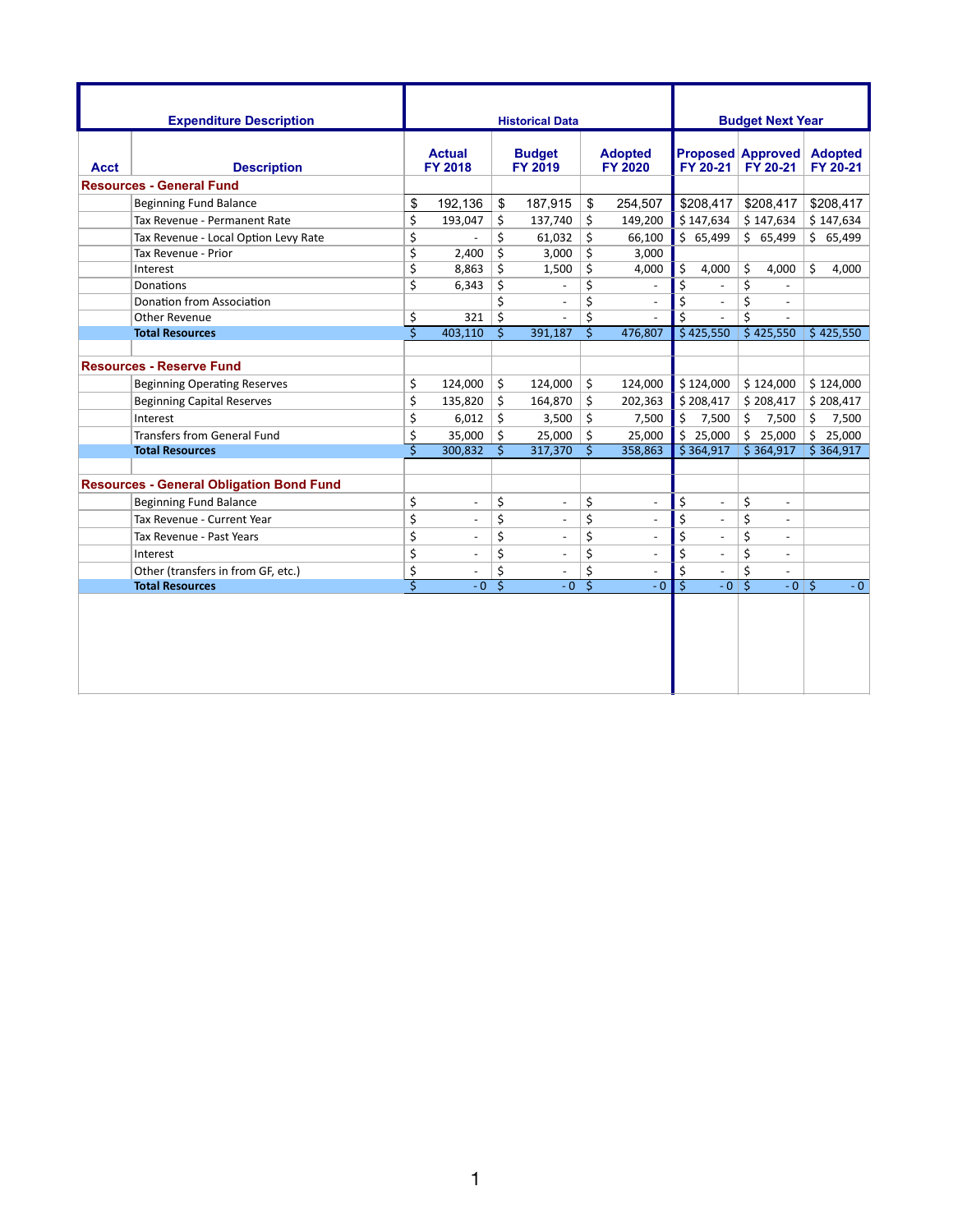<span id="page-5-0"></span>

| Acct                                     | <b>Items Requests</b>            | Justification                                                                                                                                                                                                                           | 2019-2020<br><b>Proposed</b><br><b>Budget</b> | 2020-2021<br><b>Approved</b><br><b>Budget</b> | 2020-2021<br><b>Adopted</b><br><b>Budget</b> |
|------------------------------------------|----------------------------------|-----------------------------------------------------------------------------------------------------------------------------------------------------------------------------------------------------------------------------------------|-----------------------------------------------|-----------------------------------------------|----------------------------------------------|
| <b>Personnel Services - Expenditures</b> |                                  |                                                                                                                                                                                                                                         |                                               |                                               |                                              |
|                                          | <b>Staffing Positions</b>        | Costs associated with Chief's office (3% COL<br>increase for FY21 for all by FC position). This<br>includes salary for Chief \$60K, Admin Assistant<br>\$8K, Facilities/Fleet Manager \$8K, limited time<br>project assignments funding | 95,000                                        | 95.000                                        | 95.000                                       |
|                                          | Worker's Comp                    | SDAO - Remained same per SDAO for FY20<br>projections                                                                                                                                                                                   | 4,000                                         | 3,500                                         | 3,500                                        |
| Payroll Expenses/Taxes                   | <b>Employer Related Expenses</b> | Payroll Taxes, Social Security, Medicare<br>Approved expenditures by Board (reduced from                                                                                                                                                | 9.000                                         | 9,270                                         | 9.270                                        |
| Payroll Expenses/Taxes                   | Payroll Other                    | previous year)                                                                                                                                                                                                                          | 2,400                                         | 2,400<br>110,170                              | 2,400<br>110.170                             |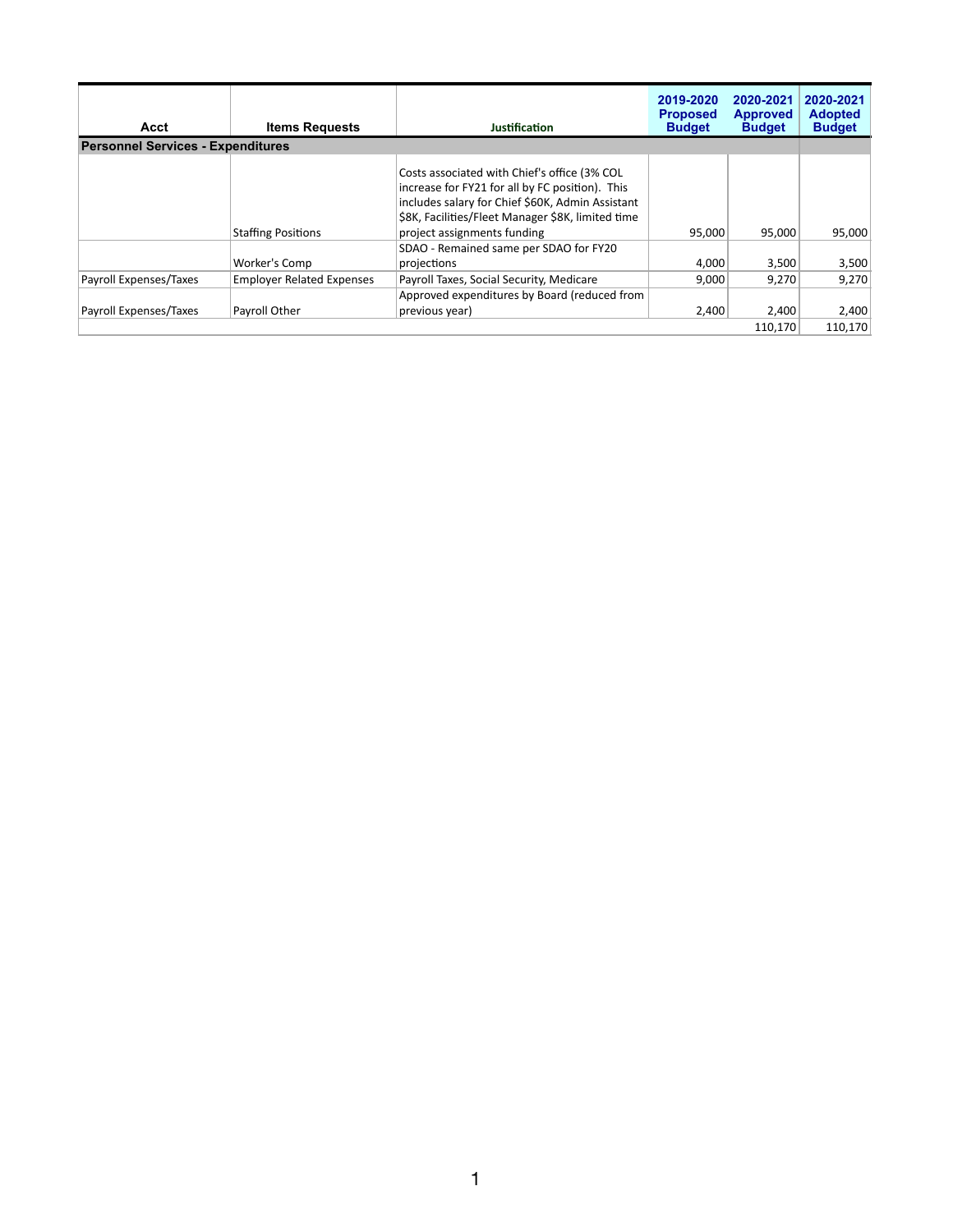<span id="page-6-0"></span>

|                                       |                                                                            |                                                                                                                  |                 | 2019-2020 2020-2021<br>Requested <b>Approved</b> | 2020-2021<br><b>Adopted</b> |
|---------------------------------------|----------------------------------------------------------------------------|------------------------------------------------------------------------------------------------------------------|-----------------|--------------------------------------------------|-----------------------------|
| Acct                                  | <b>Items Requests</b>                                                      | <b>Justification</b>                                                                                             | <b>Budget</b>   | <b>Budget</b>                                    | <b>Budget</b>               |
| Materials and Services - Expenditures |                                                                            |                                                                                                                  |                 |                                                  |                             |
| Administrative                        | Dues & Subscriptions                                                       | OVFA, OFCA, IAFC, OFDDA, SDAO - Remained to<br>meet projected expenses                                           | 2,000           | 2,000                                            | 2,000                       |
|                                       |                                                                            | Increased from past expenditures to meet new fee                                                                 |                 |                                                  |                             |
|                                       |                                                                            | structure (Annual Audit, QB Online/ Payroll)                                                                     |                 |                                                  |                             |
| Administrative<br>Administrative      | Professional Services - Accounting<br>Professional Services - Service Fees | (increased 5%)<br>Email service fee                                                                              | 10,000<br>250   | 10,500<br>1,200                                  | 10,500<br>1,200             |
| Administrative                        | Professional Services - Legal Services                                     | Remained at current rate                                                                                         | 250             | 250                                              | 250                         |
|                                       |                                                                            | Total                                                                                                            | 12,500          | 13,950                                           | 13,950                      |
| Apparatus and Equipment               | Repairs/Maintenance-Equipment                                              | General repair of small tools and equipment                                                                      | 5,000           | 5,000                                            | 5,000                       |
|                                       |                                                                            |                                                                                                                  |                 |                                                  |                             |
| Apparatus and Equipment               | Fuel/Oil/Lube                                                              | Increased for general increases (increased 3%)                                                                   | 4,000           | 4,000                                            | 4,000                       |
| Apparatus and Equipment               | Repairs/Maintenance- Vehicles                                              | Repair and contemplated contracted Preventative<br>and Emergency repairs                                         | 14,000          | 13,000                                           | 13,000                      |
|                                       |                                                                            |                                                                                                                  |                 |                                                  |                             |
|                                       |                                                                            | Total                                                                                                            | 23,000          | 22,000                                           | 22,000                      |
|                                       |                                                                            |                                                                                                                  |                 |                                                  |                             |
| Communications                        | <b>Communications-Pagers</b>                                               | American Paging fees (Removed for 20 21FY)                                                                       | 2,250           | 0                                                | 0                           |
| Communications                        | <b>Communications-Pagers</b>                                               | New or replacement pager equipment (Removed<br>for 20_21FY)                                                      | 350             | 0                                                | 0                           |
|                                       |                                                                            | BOEC user fees (Increased secondary to new                                                                       |                 |                                                  |                             |
| Communications                        | <b>Communications- Radios</b>                                              | radios added and fee increase)                                                                                   | 9,000           | 11,000                                           | 11,000                      |
| Communications                        | <b>Communications- Radios</b>                                              | Radio replacement or maintenance                                                                                 | 500             | 500                                              | 500                         |
|                                       |                                                                            | User devices approved by District (Removed for                                                                   |                 |                                                  |                             |
| Communications                        | Communications- Cell phones                                                | 20 21FY)<br>Response software subscription (IAmResponding)                                                       | 1,800           | 0                                                | 0                           |
| Communications                        | Communications-Dispatch                                                    | (increased 3%)                                                                                                   | 305             | 335                                              | 335                         |
| Communications                        | Utilities-Telephone/Internet                                               | Remained at current rate                                                                                         | 2,500           | 2,500                                            | 2,500                       |
|                                       |                                                                            | Total                                                                                                            | 16,705          | 14,335                                           | 14,335                      |
| <b>EMS</b>                            | <b>EMT Recert</b>                                                          | Removed as not a recert year                                                                                     | 0               | 0                                                | 0                           |
| EMS                                   | <b>EMS Supplies</b>                                                        | Replacement of EMS Equipment                                                                                     | 250             | 250                                              | 250                         |
| <b>EMS</b>                            | <b>EMS Equipment</b>                                                       | Purchases/Upgrades of EMS equipment for<br>increased efficiency of care, battery replacements<br>for AEDs        | 1,200           | 1,200                                            | 1,200                       |
| EMS                                   | <b>EMS Equipment</b>                                                       | PPE for EMS only responders (Nomex Extrication<br>suits (\$202/Jacket + \$265/Pant @ 5) (Removed for<br>20_21FY) | 2,335           | 0                                                | 0                           |
|                                       |                                                                            | Total                                                                                                            | 3,785           | 1,450                                            | 1,450                       |
| <b>Facilities</b>                     | <b>Rent Real Property</b>                                                  | Rental payments for 2 satellite stations                                                                         | 1,800           | 1,800                                            | 1,800                       |
|                                       |                                                                            | Professional janitorial services (Removed for                                                                    |                 |                                                  |                             |
| <b>Facilities</b>                     | Janitorial Services                                                        | 20_21FY)                                                                                                         | 400             | 0                                                | 0                           |
| Facilities                            | Repairs/Maintenance-Building                                               | Misc building maintenance and minor upgrades<br>not included in capital                                          | 1,000           | 1,000                                            | 1,000                       |
| Facilities                            | Repairs/Maintenance- Grounds                                               | Increase to need projected needs                                                                                 | 370             | 370                                              | 370                         |
|                                       |                                                                            |                                                                                                                  |                 |                                                  |                             |
| <b>Facilities</b>                     | Utilities- Electricity                                                     | Adjusted to meet inflation and use (5% increase)                                                                 | 4,050           | 4,253                                            | 4,253                       |
| Facilities                            | Utilities- Garbage Service                                                 | Adjusted to meet inflation and use (5% increase)                                                                 | 580             | 609                                              | 609                         |
|                                       |                                                                            |                                                                                                                  |                 |                                                  |                             |
| Facilities                            | Utilities- Natural Gas                                                     | Adjusted to meet inflation and use (5% increase)<br><b>Total</b>                                                 | 2,300<br>10,500 | 2,415<br>10,447                                  | 2,415<br>10,447             |
|                                       |                                                                            | Replacement of worn PPE or need for new - Goal                                                                   |                 |                                                  |                             |
|                                       |                                                                            | to replace 2 sets/year with current industry                                                                     |                 |                                                  |                             |
|                                       |                                                                            | standard (1 additional set in case replacement                                                                   |                 |                                                  |                             |
| Firefighting                          | Fire Fighting PPE                                                          | need)                                                                                                            | 7,500           | 7,500                                            | 7,500                       |
|                                       |                                                                            | Replacement of Passport System (with new<br>helmets)                                                             | 500             |                                                  |                             |
| Firefighting                          | Fire Fighting Supplies                                                     |                                                                                                                  |                 | 500                                              | 500                         |
| Firefighting                          | <b>Fire Fighting Supplies</b>                                              | Replacement or purchase of needed response<br>equipment                                                          | 1,000           | 1,000                                            | 1,000                       |
|                                       |                                                                            | Total                                                                                                            | 9,000           | 9,000                                            | 9,000                       |
|                                       | Health/Wellness                                                            | Shots, Pre-physicals, Wellness                                                                                   | 3,000           | 3,000                                            | 3,000                       |
|                                       |                                                                            | SDAO Building/Vehicle (Increased due to                                                                          |                 |                                                  |                             |
|                                       | Insurance                                                                  | additional engine and suburban added)                                                                            | 9,450           | 11,500                                           | 11,500                      |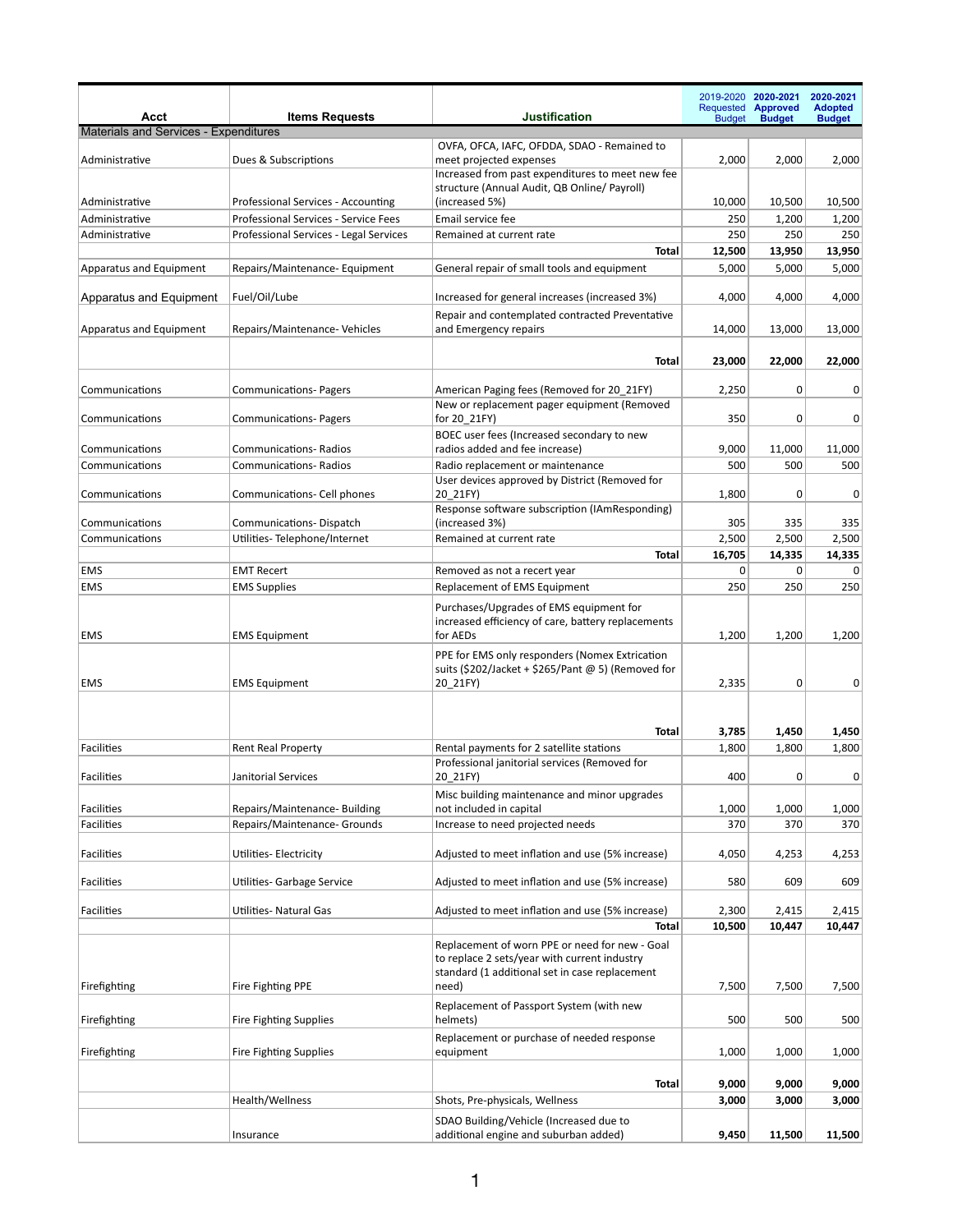|                       | Elections & P.R.                    | Quarterly newsletter and misc PR needs - Reduced                                           | 500     |         |         |
|-----------------------|-------------------------------------|--------------------------------------------------------------------------------------------|---------|---------|---------|
| Recruitment           |                                     | due to projected elections                                                                 |         | 500     | 500     |
| Recruitment           | Motivation/Incentives               | New item for recruitment focus                                                             | 150     | 150     | 150     |
| Recruitment           | Marketing/advertising               | New item for recruitment focus                                                             | 100     | 100     | 100     |
|                       |                                     | Total                                                                                      | 750     | 750     | 750     |
| Retention             | Awards/Recognition                  | Incentives for retention (added this year)                                                 | 1,000   | 3,000   | 3,000   |
| Retention             | Stipend                             | Divided between the total number of members<br>(LOSAP)                                     | 4,000   | 4,000   | 4,000   |
| Retention             | Stipend                             | Awarded for activity of members (Cafeteria Plan<br>for Retention)(\$4000 rolled from FY19) | 8,000   | 8,000   | 8,000   |
| Retention             | Maintenance fees                    | Fees for VALIC to manage funds                                                             | 300     | 300     | 300     |
|                       |                                     | <b>Total</b>                                                                               | 13,300  | 15,300  | 15,300  |
| <b>Supplies</b>       | <b>Cleaning Supplies</b>            | General cleaning supplies and equipment                                                    | 200     | 200     | 200     |
| <b>Supplies</b>       | <b>Office Supplies</b>              | No change for current expenses                                                             | 300     | 300     | 300     |
| <b>Supplies</b>       | Office Equipment and Software       | New small equipment and software updates                                                   | 500     | 500     | 500     |
|                       |                                     | <b>Total</b>                                                                               | 1,000   | 1,000   | 1,000   |
|                       |                                     | Increased Training reimbursement, classes,                                                 |         |         |         |
| Training/Education    | <b>Educational Opportunities</b>    | conference registration to meet history of use                                             | 4,500   | 2,500   | 2,500   |
| Training/Education    | <b>Online Training Subscription</b> | Target Solutions Training (increased from last year)                                       | 2,250   | 2,820   | 2,820   |
| Training/Education    | <b>EMS</b> training course          | EMT First Responder Course (10 @ \$300 each)                                               | 3,000   | 3,000   | 3,000   |
| Training/Education    | <b>Training Supplies</b>            | Products and misc training needs                                                           | 1,500   | 1,500   | 1,500   |
| Training/Education    | <b>Outside Instructors</b>          | Bringing in outside instructors for Fire or EMS                                            | 500     | 500     | 500     |
|                       |                                     | Total                                                                                      | 11,750  | 10,320  | 10,320  |
| Travel, Food, Lodging | Travel expenses                     | Current expenses                                                                           | 1,500   | 1,500   | 1,500   |
| Travel, Food, Lodging | Mileage Reimbursement               | Removed as not used for 5 Fys                                                              | 0       | 0       | n       |
|                       |                                     | <b>Total</b>                                                                               | 1,500   | 1,500   | 1,500   |
|                       |                                     | Duty Shirts, replacement of uniform items                                                  |         |         |         |
| Uniforms              | Uniform expenses                    | (increased for new members)                                                                | 500     | 1,500   | 1,500   |
| Uniforms              | <b>New Members</b>                  | Duty Shirts, T-shirts, badges, etc                                                         | 1,000   | 1,000   | 1,000   |
| Uniforms              | Laundry/Repair                      | Maintenance of Structural PPE and uniform items                                            | 1,000   | 1,000   | 1,000   |
|                       |                                     | Total                                                                                      | 2,500   | 3,500   | 3,500   |
|                       |                                     |                                                                                            | 118,740 | 118,052 | 118,052 |
|                       |                                     |                                                                                            |         |         |         |